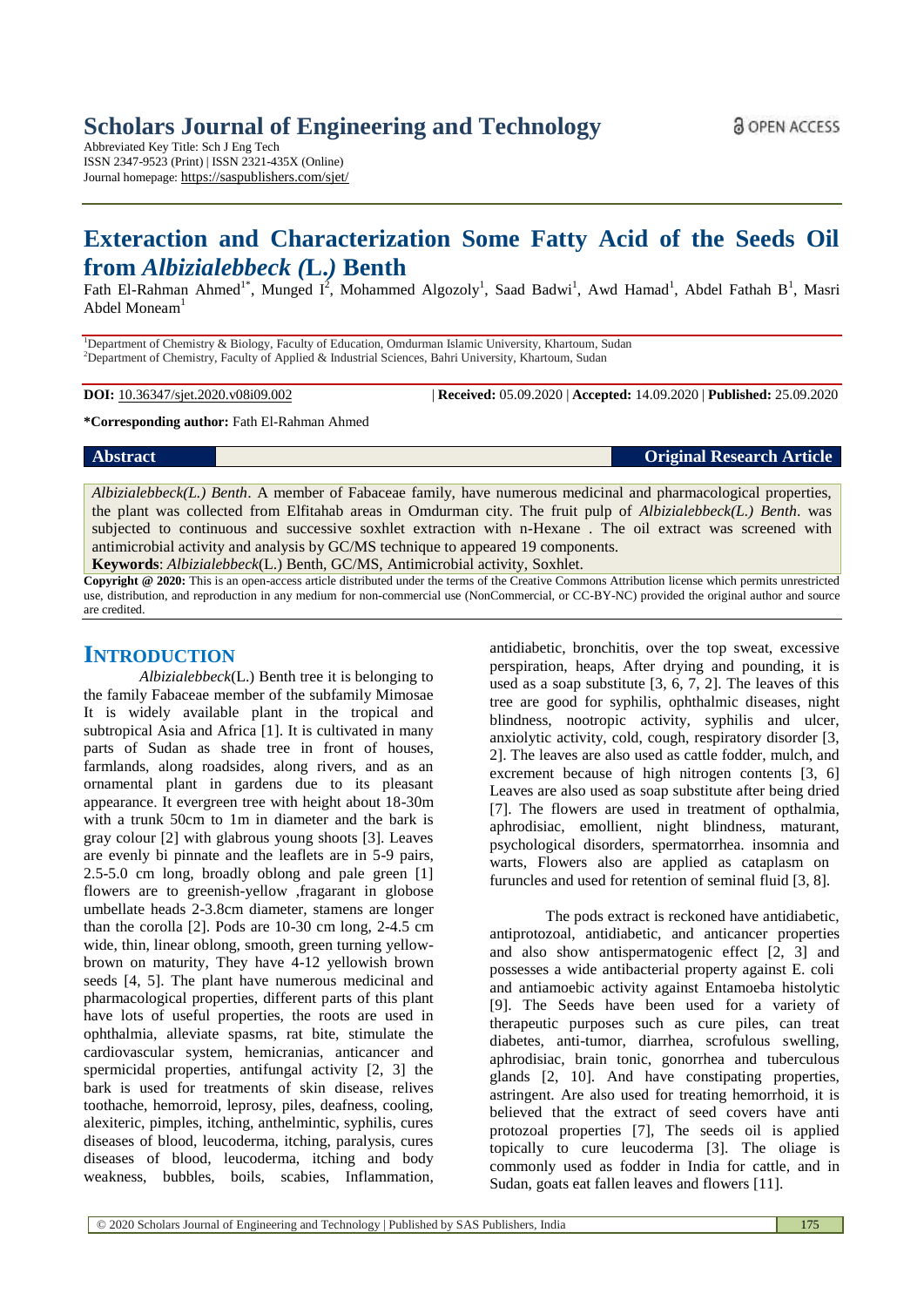# **MATERIALS AND METHODS**

# **Plant Material**

*Albizialebbeck*(L.) Benth seeds were collected from faculty of agriculture Omdurman Islamic University Elfetehab area Omdurman city, Khartoum State (Sudan), during April 2018.The plant is authenticated by the Department of Biology and Chemistry faculty of Education, Omdurman Islamic University. The seeds of *Albizialebbeck*(L.) Benth were

manually separated from the fruits, dried at room temperature at 8 days, 500 g were ground by an electric mixer until a fine powder is obtained 367 g and stored at room temperature until further use.

### **Test Organisms**

*Albizialebbeck*(L.) Benth oil was screened for antibacterial and antifungal activities using the standard microorganisms shown in Table-1.

| таріс-т; тем огданімня |                          |               |             |  |  |
|------------------------|--------------------------|---------------|-------------|--|--|
| Ser. No                | Micro organism           | Abb.          | <b>Type</b> |  |  |
|                        | <b>Bacillus subtilis</b> | $B_{\cdot}$ s | $G+ve$      |  |  |
|                        | Staphylococcus aureus    | S.a           | $G+ve$      |  |  |
| $\mathcal{R}$          | Pseudomonas aeruginosa   | P.a           | $G$ -ve     |  |  |
|                        | Escherichia coli         | E.c           | $G$ -ve     |  |  |
|                        | Candida albicans         | C.a           | Fungus      |  |  |
|                        |                          |               |             |  |  |

**Table-1: Test organisms**

### **Extraction of oil**

Powdered shade-dried seeds of *Albizialebbeck*(L.) Benth s(500g) were exhaustively extracted with n-hexane at room temperature. The solvent was removed *in vauo* and the oil was kept in the fridge at 4oC for further manipulation.

## **Esterification of oil**

A Methanolic solution of sodium hydroxide was prepared by dissolving (2g) of sodium hydroxide in 100ml methanol. A stock solution of methanolic sulphuric acid was prepared by mixing (1ml) of concentrated sulphuric acid with (99ml) methanol.

The oil (2ml) was placed in a test tube and 7ml of alcoholic sodium hydroxide were added followed by 7ml of alcoholic sulphuric acid. The tube was stoppered and shaked vigorously for five minutes and then left overnight.(2ml) of supersaturated sodium chloride were added, then (2ml) of normal hexane were added and the tube was vigorously shaked for five minutes .The hexane layer was then separated. (5μl) of the hexane extract were mixed with (5ml) diethyl ether. The solution was filtered and the filtrate(1μl) was injected in the GC-MS vial.

# **Instruments**

Gas Chromatography coupled with Mass Spectrometry Analysis was conducted on a Shimadzo GC-MS-QP2010 Ultra instrument equipped with a splitsplitless injector and with a RTX-5MS column (30m, length; 0.25mm diameter; 0.25 μm, thickness). The GC oven was set to a temperature range of 150 to 3000C with 60C/min, and a solvent delay of 7 min. The injector temperature was maintained at 300 °C. The carrier gas of the sample was helium at 1.0 mL/min and the sample was injected in the splitless mode. The MS conditions were the followings: ionization energy, 70 eV; electronic impact ion source temperature,  $200^{\circ}$ C; interface temperature,  $25\sqrt{0}^0C$ ; scan rate 1.6 scan/s; mass, 40-600 amu. For the identification the

compounds the mass spectra of the samples were compared with determined by the chromatographic method with the help of NIST and WILEY library.

#### **Antimicrobial Assay**

One gram of the oil was weighed and dissolved in 10ml of DMSO to obtain a concentration of 100mg/ml. This was the initial concentration of the oil used to check the antimicrobial activities. Diffusion method was the method used for screening the oil. Mueller Hinton and Sabouraud dextrose agars were the media used as the growth media for the bacteria and the fungus respectively. The media were prepared according to the manufacturer's instructions, sterilized at 121oC for 15 minutes, poured into sterile Petri dishes and were allowed to cool and solidify. The sterilized media were sealed with 0.1ml of the standard inoculums of the test microbe (Mueller Hinton agar was sealed with the bacteria and Sabouraud dextrose agar sealed with the fungus). The inoculums were spread over the surface of the medium by the use of a sterile swab. By the use of a standard cork borer of 6mm in diameters, a well was cut at the centre of each inoculated medium. Serial dilutions of the oil (0.1ml) were then introduced into the well on the inoculated medium. Incubation of the inoculated medium was made at 37oC for 24 hours for the bacteria and at 30oC and for 4 days for the fungus. After incubation each plate of the medium was observed for the growth inhibition zone. The zone was measured with a transparent ruler and the results were recorded in millimeters.

# **RESULTS AND DISCUSSION**

#### **Constituents of oil**

The GC-MS spectrum of the n-hexane extract of oil is shown in the Figure 1. Total of 19 compounds present in the n-hexane extract were determined by the chromatographic method with the help of NIST and WILEY library as shown in Table-2.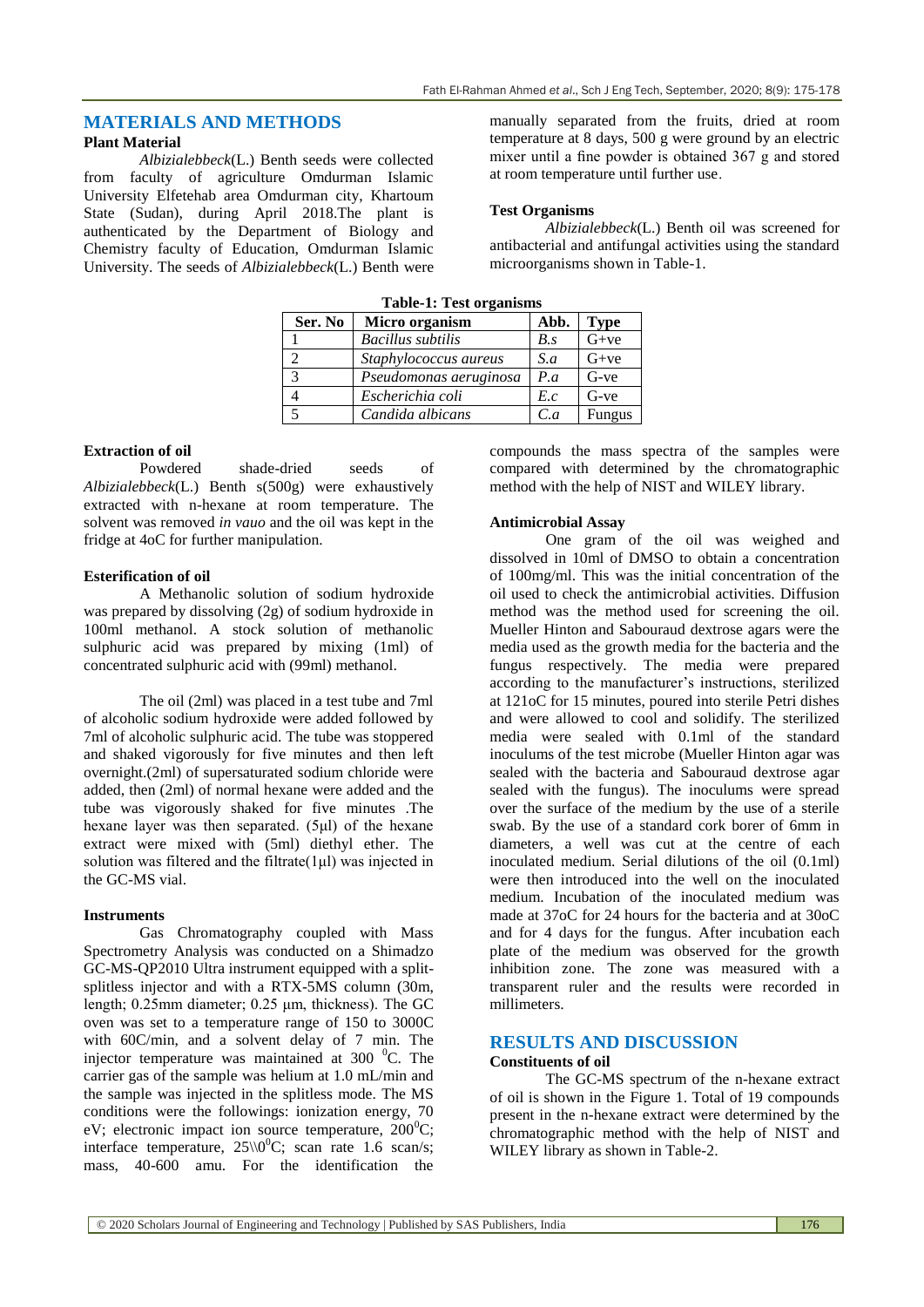

**Fig-1:** *Albizialebbeck***(L.) Benth seeds oil Chromatogram**

| Table-2: Fatty acids constituent of <i>Albizialebbeck</i> (L.) Benth seeds oil |                                               |               |        |  |
|--------------------------------------------------------------------------------|-----------------------------------------------|---------------|--------|--|
| Peak No.                                                                       | <b>Name</b>                                   | <b>R.Time</b> | Area % |  |
| 1                                                                              | Methyl tetradecanoate                         | 14.214        | 0.17   |  |
| $\overline{2}$                                                                 | Pentadecanoic acid ,methyl ester              | 15.350        | 0.12   |  |
| $\overline{3}$                                                                 | 9-Hexadecenoic acid, methyl ester, (Z)        | 16.235        | 1.11   |  |
| $\overline{4}$                                                                 | Hexadecenoic acid, methyl ester, (Z).         | 16.463        | 12.32  |  |
| $\overline{5}$                                                                 | Cis-10- heptadecenoic acid, methyl ester      | 17.250        | 0.22   |  |
| 6                                                                              | heptadecenoic acid, methyl ester              | 17.466        | 0.27   |  |
| 7                                                                              | 9,12-Octadecadienoic acid (Z,Z), methyl ester | 18.250        | 29.09  |  |
| 8                                                                              | 9-Octadecenoic acid (Z), methyl ester         | 18.295        | 13.03  |  |
| $\overline{9}$                                                                 | <b>Methyl Stearate</b>                        | 18.474        | 9.72   |  |
| 10                                                                             | E,E,Z-1,3,12-Nonadecatriene-5,14-diol         | 19.949        | 5.39   |  |
| 11                                                                             | Oxaraneoctanoic acid,3-octyl, methyl ester    | 20.017        | 3.58   |  |
| 12                                                                             | Eicosenoic acid, methyl ester                 | 20.313        | 7.31   |  |
| 13                                                                             | PGTI, methyl ester                            | 20.389        | 2.21   |  |
| 14                                                                             | Mehtyl-13,16-Docosandienoate                  | 20.500        | 2.24   |  |
| 15                                                                             | Heneicosanoic acid, methyl ester              | 21.170        | 1.19   |  |
| 16                                                                             | Docosenoic acid, methyl ester                 | 22.022        | 8.19   |  |
| 17                                                                             | Tricosanoic acid, methyl ester                | 22.810        | 0.88   |  |
| 18                                                                             | Tetracosanoic acid, methyl ester              | 23.583        | 1.44   |  |
| 19                                                                             | Gamma.sitosterol                              | 24.89         | 1.53   |  |
| Total of components                                                            |                                               |               | 100%   |  |
| <b>Total Saturated fatty acids</b>                                             |                                               |               | 17.10  |  |
| Total Unsaturated fatty acids 82.90                                            |                                               |               |        |  |
| Total of Mono unsaturated fatty acids 46.18                                    |                                               |               |        |  |
| Total of Poly unsaturated fatty acids 36.72                                    |                                               |               |        |  |

# GC/MS analysis of *Albizialebbeck*(L.) Benth seeds oil provided a rich source of unsaturated fatty acids(82.90%), important among which is linoleic acid with hypocholesterolemic effect, implying a cardioprotective property, then the amount of saturated fatty acids is (17.10%), but unsaturated fatty acids contains monounsaturated fatty acids (46.18 %) and

polyunsaturated fatty acids (36.72%). The fatty acids acquire high percentage in *Albizialebbeck*(L.) Benth seeds oil were 9,12-Octadecadienoic acid (29.09%), 9- Octadecenoic acid (13.03%), Hexadecenoic acid, methyl ester, (Z).(12.31), Methyl Stearate (9.72), Docosenoic acid, methyl ester (8.19%), Eicosenoic acid, methyl ester (7.31), E,E,Z-1,3,12-Nonadecatriene